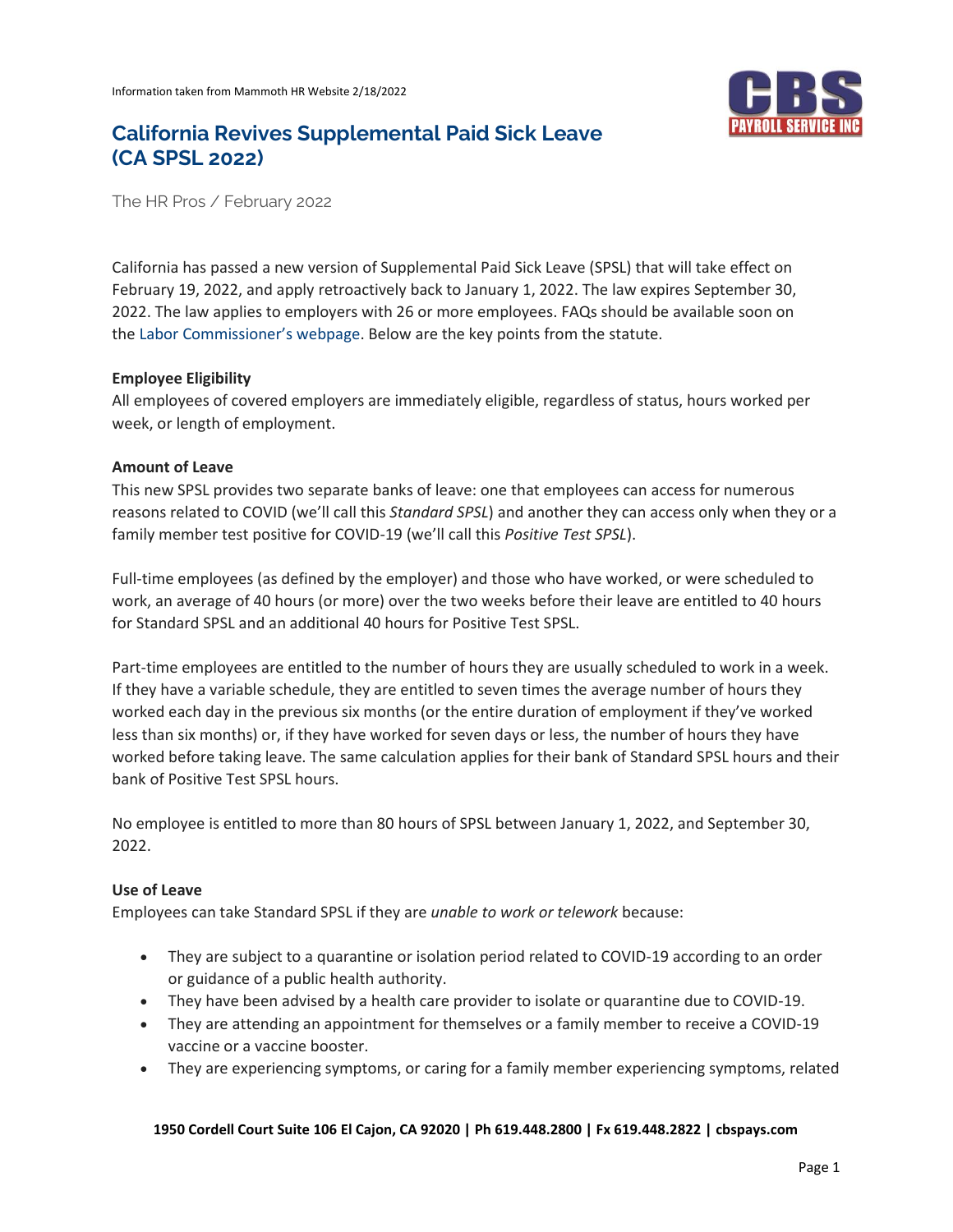to a COVID-19 vaccine or vaccine booster (for each shot, the employer can limit leave to three days or 24 hours, inclusive of time spent getting the shot, unless the employee provides verification from a health care provider that symptoms are ongoing).



- They are experiencing symptoms of COVID-19 *and* seeking a medical diagnosis.
- They are caring for a family member who is isolating or quarantining because of COVID-19 according to an order or guidance of a public health authority or their health care provider's advice.
- The covered employee is caring for a child whose school or place of care is closed or otherwise unavailable for reasons related to COVID-19 *on the premises*.

Employees can use their Positive Test SPSL hours if they are *unable to work or telework* because:

- They test positive for COVID-19
- A family member they provide care for tests positive for COVID-19

Employers can't require employees to:

- Exhaust their Standard SPSL hours before using their Positive Test SPSL hours;
- Use their state-mandated paid sick leave (PSL), vacation, PTO, or any other leave benefit before or instead of using SPSL for a covered reason; or
- Use SPSL prior to providing paid leave under any Cal-OSHA COVID-19 Emergency Temporary Standard (e.g., in lieu of exclusion pay).
- Use a certain amount of leave or use leave when they don't want to. Employees have the right to choose when to use their SPSL and how much to use.

#### **Rate of Pay**

Non-exempt employees should be paid at their *regular rate of pay* for the workweek during which they use leave. If their rate of pay is not determinable just by looking at the week in question, divide the employee's total wages (not including overtime or premium pay) by the employee's total nonovertime hours worked in the full pay periods in the 90 days before they take leave. Exempt employees should be paid at the same rate you pay them for other forms of paid leave.

Employers can limit pay for SPSL to \$511 per day per employee and \$5,110 total per employee.

# **Offsetting an Employee's SPSL Hours**

Employers who provided an employee with another form of *COVID-specific* paid leave **on or after January 1, 2022**, can count those hours toward the employee's SPSL entitlement. The leave provided must have been available for a reason covered by SPSL. The offset does not apply if an employee used their state-mandated paid sick leave (PSL), PTO, vacation, or other non-COVID leave.

There are two likely scenarios where an offset will apply: if an employer is voluntarily providing COVIDspecific leave, separate from PSL and their regular PTO program; or if the employer has provided paid leave under a city- or county-mandated COVID-specific leave law.

**1950 Cordell Court Suite 106 El Cajon, CA 92020 | Ph 619.448.2800 | Fx 619.448.2822 | cbspays.com**